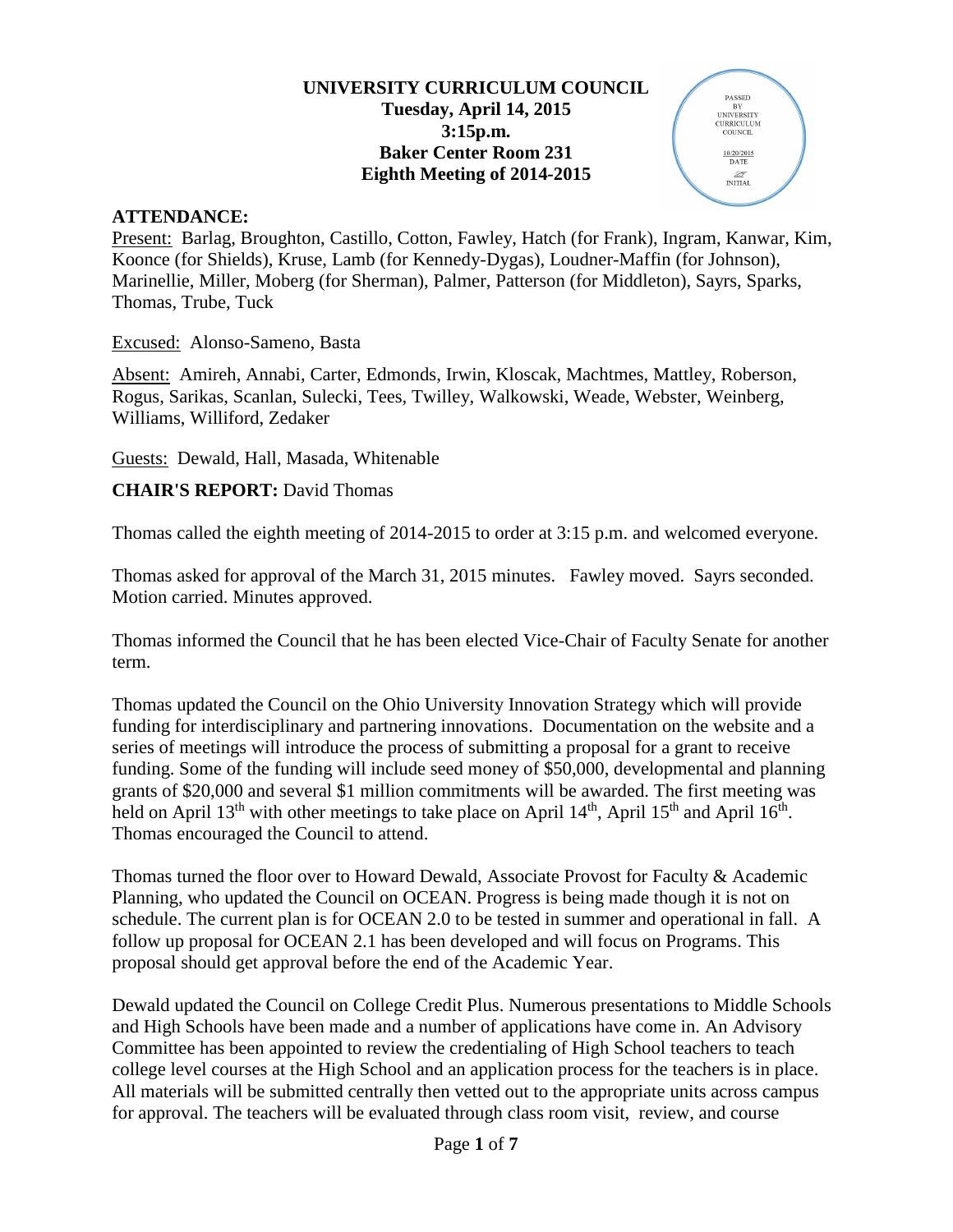evaluation and they will be required to attend professional development activities as well as being assigned a mentor. An agreement regarding expectations is being developed in the form of a template between the University and the School District. A variety of unsettled aspects and debates regarding CC Plus still need to be dealt with.

Thomas asked Elizabeth Sayrs to update the Council on Certificates. Sayrs informed the Council that a task force made up of Program Committee members and faculty around campus has been formed and is meeting to look at what the University does with Certificates as opposed to other institutions as well as issues regarding certificates that don't fit the standard model.

Thomas turned the floor over to Pete Mather, Faculty Fellow for the Center of Campus and Community Engagement and Associate Professor in Higher Education, who presented for second reading the Resolution to Implement the "C" suffix to Designate Service Learning/Community Engagement. Mather highlighted some of the amendments made since the last meeting, which included whether or not community organizations were essential organizations for Service Learning courses. One of the key features of Service Learning courses is that they are mutually beneficial to the community and the student. For that reason, community organizations need to be kept as criteria, but was changed from community organization to community partner. Another change is in footnote 4 suggested by the Registrar, Deb Benton, regarding clarification that C versions of courses have the same learning outcomes and catalog information as their non-C counterparts. Sayrs offered a friendly amendment to add "and they are retakable" to bullet 2 so it reads: If parallel SL and non-SL courses are offered, and they are retakable, a student may receive credit only for one of them, and standard retake rules apply and the course is retakable . Mather noted that if a course is a tag course, OBR needs to be notified of the C designation option.

Thomas moved the designation for approval. Resolution passed with one opposition.

# **INDIVIDUAL COURSE COMMITTEE:** Sally Marinellie, Chair/Mary Rogus, Vice Chair

Marinellie reported that the total number of new courses moved forward to the Council was 243 and the total number of course changes moved forward was 289 for a total of 532 courses that were viewed and moved forward to the Council this academic year.

Marinellie reported that the average length of time for new courses to go through ICC review to UCC approval was about 33 days and course changes took on average about 45 days.

Marinellie reviewed the most common reasons courses were returned from ICC. They include:

- Course change explanation is not properly filled out.
- Prerequisite text and prerequisite list sometimes do not match.
- Student learning outcomes not being measurable.
- Typos
- Odd abbreviations in course names.
- Graduate expectations in dual listed courses not outlined clear enough

Marinellie amended the agenda to courses approved after the agenda was sent out.

Marinellie presented the ICC minutes as amended which is appended to this report. Courses unanimously approved by voice vote.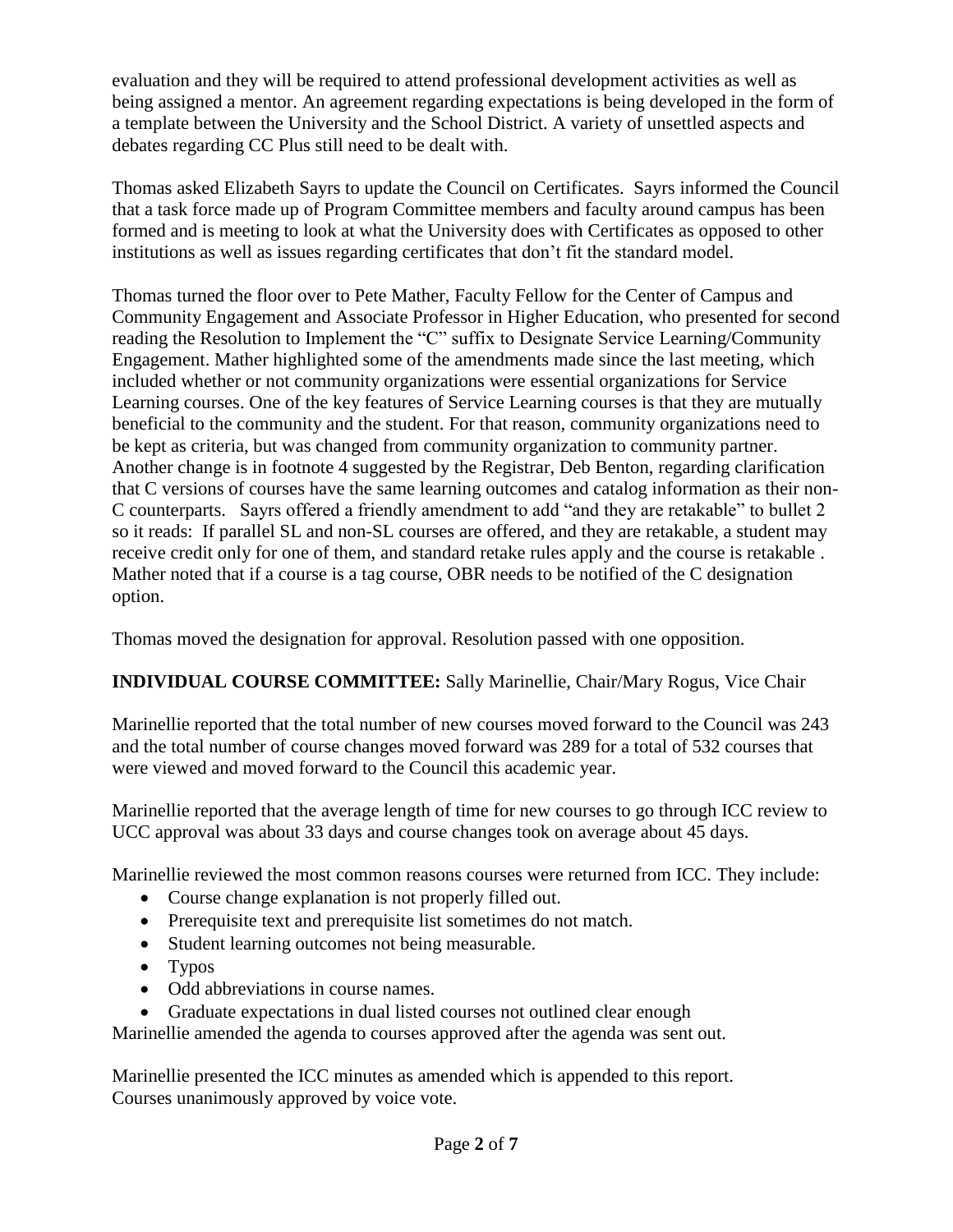Thomas thanked Marinellie and her committee for all the work they have done.

### **PROGRAMS COMMITTEE**: Kelly Broughton, Chair

Broughton presented the agenda.

#### **SECOND READINGS – CHANGES IN PROGRAMS Item 1**

**Unanimously approved by voice vote**

Program Code: ME7266

Program Name: Engineering Management

Contact: Dale Masel, masel@ohio.edu

Summary: Currently 9 courses plus a project are required for the MEM degree. Students have requested additional options and in order to provide those options without increasing degree requirements, a category of Engineering Management Electives is being added to the degree requirements. Students will need to take 2 Engineering Management Electives to complete the degree requirements. Two courses that are currently required (EMGT 6120 and EMGT 6210) will become electives. Also, a new course (EMGT 6700) will be an elective option.

#### **Item 2**

#### **Unanimously approved by voice vote**

Program Code: BC5329

Program Name: Information and Telecommunication Systems

Contact: Trevor Roycroft, roycroft@ohio.edu

Summary: The current ITS bachelor's degree requirements include seven (7) courses that are offered by the College of Business. Six of the seven courses are also components of the current Business Minor offered by College of Business, and ITS students often complete the Business Minor. The College of Business has proposed to modify the Business Minor, and we understand that College of Business' proposed changes will be approved. The College of Business has suggested that the ITS School modify its requirements to match the set of classes listed in the new Minor since those classes are designed for non-majors. In light of these proposed changes to the non-ITS requirements, the number of required ITS courses will be expanded. In summary, the number of required ITS elective courses will increase from 3 (9 semester hours) to 5 (15 semester hours). In addition, the following two ITS courses will be added to the list of ITS electives: ITS 3021—Information and Telecommunications Policy II and ITS 4910—Internship in Communication. The result of the proposed changes has no impact on total program hours, and can be implemented given current resource and faculty constraints. No other programs will be affected by the proposed changes. Note: the internship should be limited to 3 hours.

#### **Item 3**

#### **Unanimously approved by voice vote**

Program Code: BS7255 Program Name: Industrial and Systems Engineering Contact: Dale Masel, masel@ohio.edu Summary:

1) One course is being added:

• ISE 4170 (Lean Manufacturing and Service Systems) – 3 credits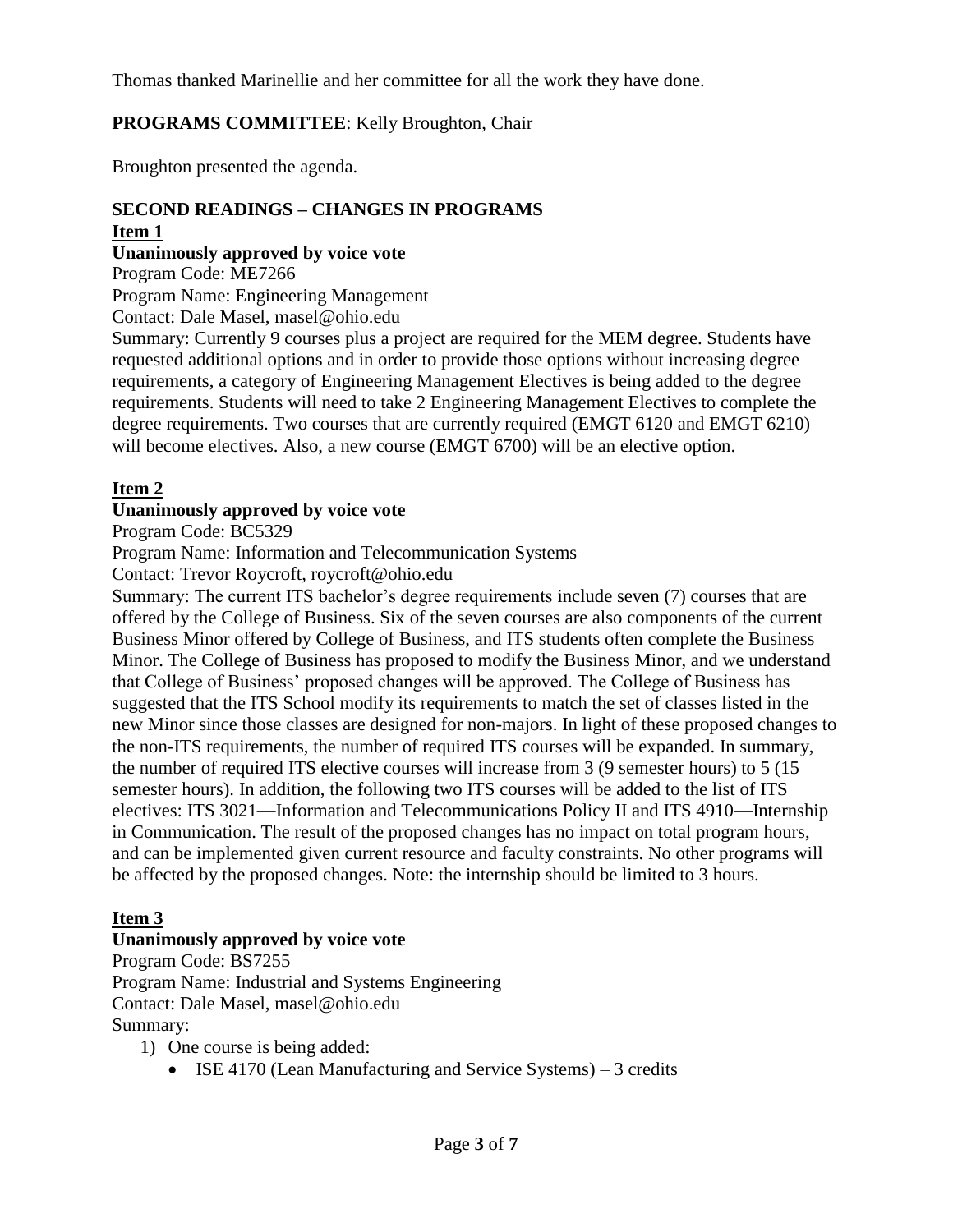2) With the addition of ISE 4170, changes are needed on electives in some Professional Concentration Areas (PCAs). Since the content in ISE 4170 partially overlaps the content in ISE 4320, it is not expected that ISE 4320 will be offered in the foreseeable future.

- General IE PCA: Remove ISE 4320 (required classes will be ISE 4300, ISE 4360, ISE 4380, and ETM 3070 or 1100)
- Health Care PCA: Delete ISE 4320 as an option (required classes will be EH 2000 or OHS 2000; HLTH 3350 or HLTH 3400; ISE 4360; ISE 4365)
- 3) An additional PCA is being offered in Sustainability:
	- Required: CE 3530, CE 4540
- Choose two of: BIOS 2750, CE 4530, ECON 3130, ECON 3140, EH 2000, ME 4350 4) Additional elective option to be added:
	- Business Elective: MGT 3550 (Creativity and Innovation Management)
- 5) To be removed from list of options for Engineering Science electives:
	- CE 2160 and CE 4000

# **SECOND READINGS – NEW PROGRAMS**

## **Item 1**

## **Unanimously approved by voice vote**

Program Code: BSXX15

Program Name: HTC Geological Sciences

Contact: Greg Springer (springeg@ohio.edu)

Summary: The proposed geological sciences bachelor of science program in the HTC (Honors Tutorial College) is designed to offer an opportunity for highly motivated students to study geology at a higher level of achievement. This program aims to challenge students at every phase of study and promote high quality undergraduate research worthy of publication. The curriculum includes one-on-one tutorials with geology professors in association with one required class a semester and promotes writing and research skills to carry out geologic investigations and to present this research at meetings. The students who complete this program will be well positioned to continue on to PhD research. The extra resources needed for this program include extra time by professors teaching the required courses and \$500 per tutorial of HTC instructional funds. All the professors in the Department have agreed to this teaching model. The Department of Geological Sciences already has a program in place for undergraduates to do research and write a bachelors thesis but few students take advantage of this opportunity. The Provost's Undergraduate Research Fund and HTC Dean's Travel & Research Fund are great resources for monetary support of the program's research objectives. Implementation of the program would begin with the application process in December 2015 with the first HTC students beginning their study in August 2016

## **Item 2**

## **Unanimously approved by voice vote**

Program Code: MEXX03

Program Name: M.Ed. in Teaching and Learning

Contact: Dianne Gut, gut@ohio.edu

Summary: The M.Ed. in Teaching and Learning is a master's degree offered by the Department of Teacher Education designed for individuals who would like to complete a one-year (three semester) master's degree in teaching and learning without licensure (whether domestic or international). This master's program is designed for individuals who will not be teaching in P-12 schools and not seeking licensure.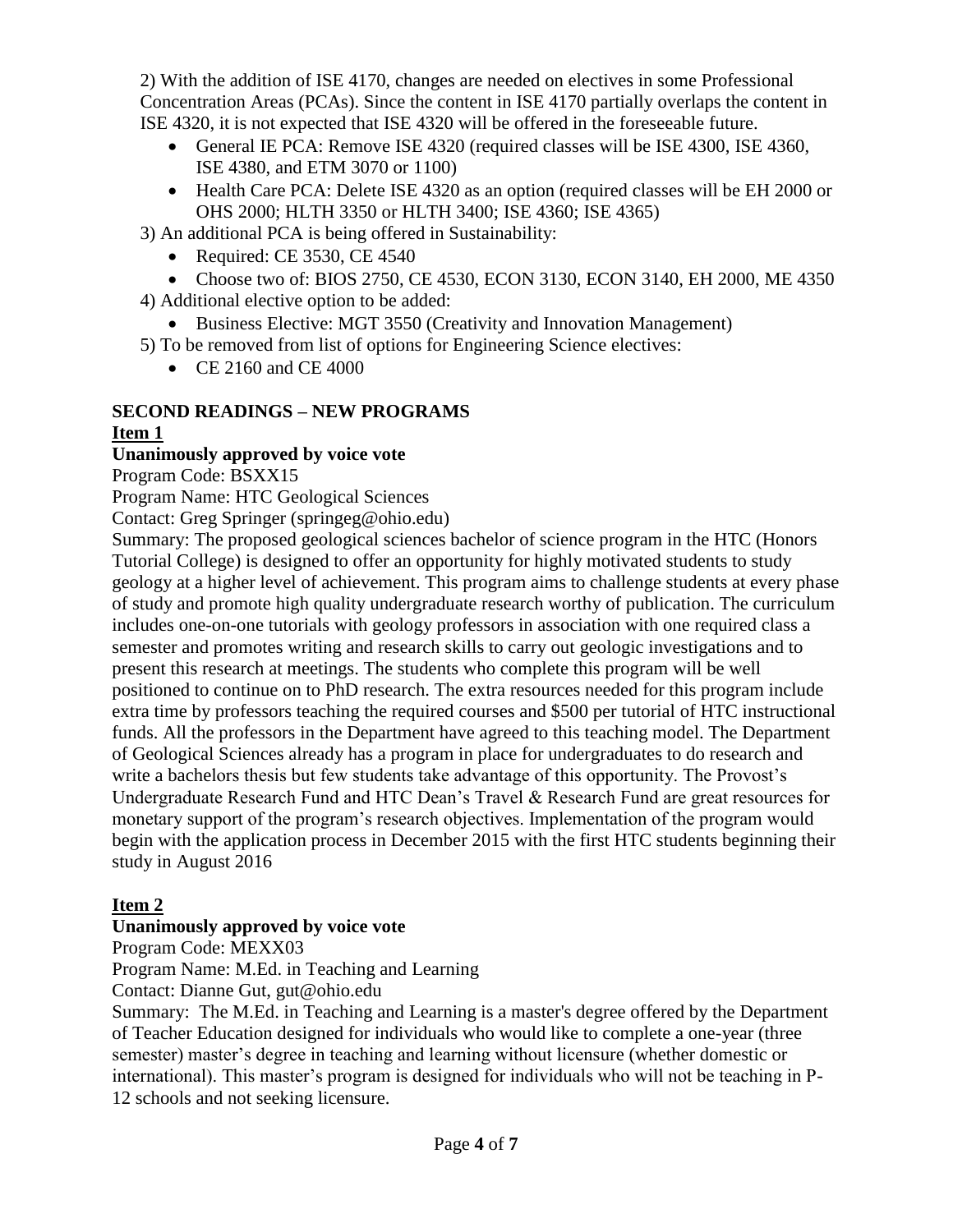# **FIRST READINGS – CHANGES IN PROGRAMS**

# **Item 1**

*Please see revised change proposal on agenda web page and ignore the version in OCEAN* Program Code: AA5017

Program Name: Equine Studies

Contact: Kelly Hall, hallk@ohio.edu

Summary: The Commercial Equine Business Management Track (Track C) has been redesigned to offer online. Only one other university has a similar track using this method of providing an education to students. The changes in the Track result in the same total credit hours, although all courses in the major except one will be new or substantially revised and there are changes proposed to the general requirements.

# **Item 2**

#### **Motion to waive rules; motion seconded; motion approved with one objection and one abstention; Rules waived**

**Approved by voice vote with one abstention**

Program Code: BS7252

Program Name: Civil Engineering (CE)

Contact: Terry Masada, [masada@ohio.edu](mailto:masada@ohio.edu)

Summary: The program wishes to implement the following two changes, starting AY 2015-16: • Elimination of ET 3132 (basic electrical engineering I, 2 hrs)

• Replacement of MATH 3300 (calculus III, 4 hrs) with MATH 3200 (applied linear algebra, 3 hrs)

The first change stems from the fact that ET 3132 is no longer needed in the program. The state board dropped electricity & magnetism from the Fundamentals of Engineering (FE) Exam subjects list. It is sufficient that students in the program are learning basics of electric circuit theories in PHYS 2052.

The second change is needed because the contents (matrix theory, eigenvectors, …) of MATH 3200 are more valuable to the program's students than the topic (analytic geometry) covered in MATH 3300. With these changes, the minimum hours needed to graduate will be 124.5 hours, which is a mere 2.4% reduction from the current minimum hours of 127.5 hours. The Math department is aware of this proposal and expect the impact to be negligible.

# **Item 3**

# **Motion to waive to the rules; No second, motion failed.**

Program Code: MS7272

Program Name: Master of Science in Electrical Engineering (online)

Contact: Jeffrey Dill, [dill@ohio.edu](mailto:dill@ohio.edu)

Summary: Expand the number of concentrations from 2 (general EE, Electronic Navigation) to 6 (General Electrical Engineering, Electronic Navigation, Autonomous Unmanned Vehicles, Communications and Digital Signal Processing, Computer Engineering, Micro Nano Systems and Devices) for our online version of the MSEE degree program. This is mostly a repackaging of the original online offering. Rationale:

1. The new tracks provide a broader appeal to potential students and match current trends in the profession.

2. The new courses modularize the schedule, and improve efficiency and flexibility in scheduling for both students and faculty, without increasing the number of courses offered per semester.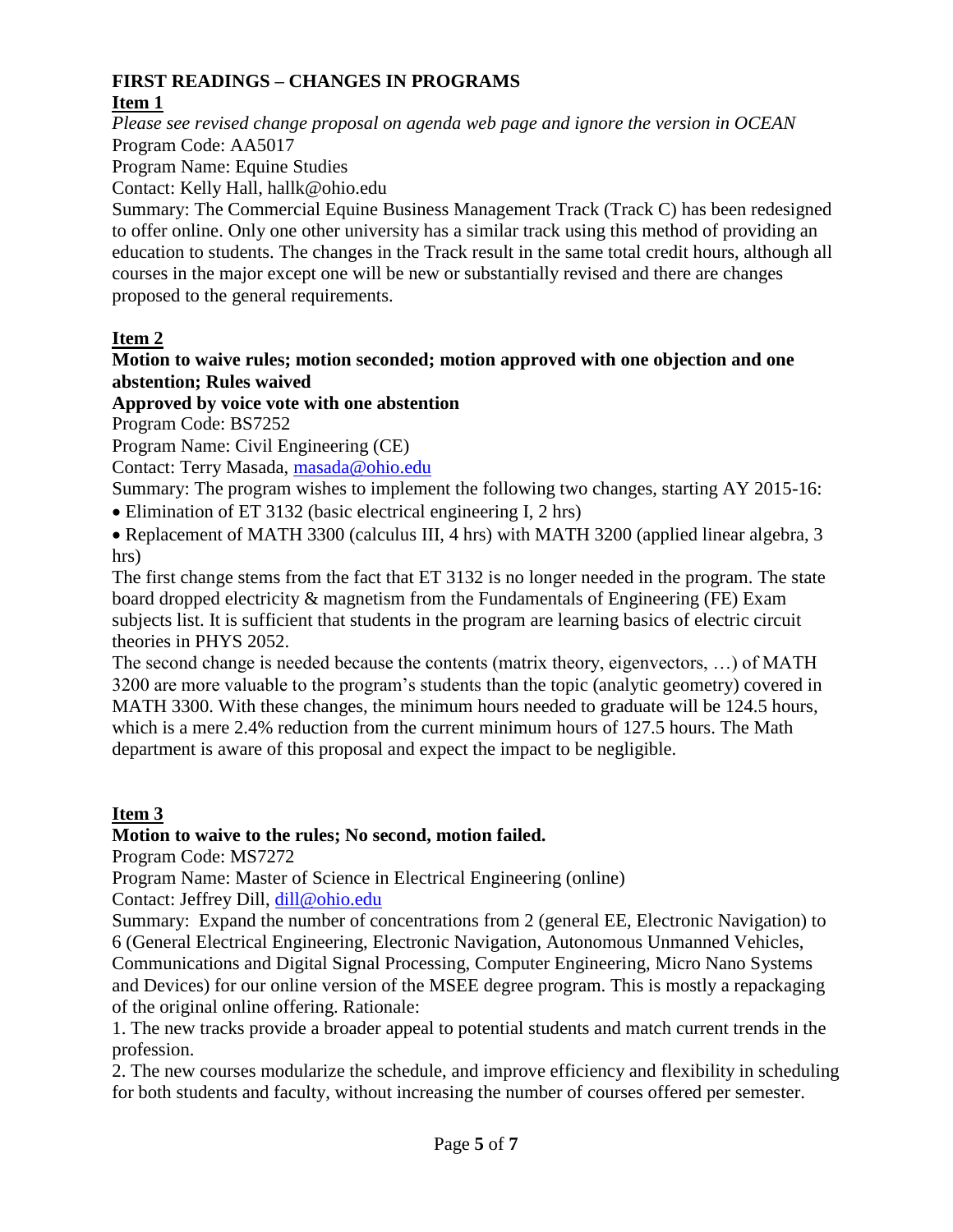3. The increased number of electives enables students to customize their program to fit their career and interests. Impact on total program hours: none Impact on resource requirements: onetime cost of mapping four additional existing courses into an online format; no recurring resource requirements Impact on faculty: improved scheduling efficiency by offering online courses on a predictable once-per-year schedule.

## **FIRST READINGS – NEW PROGRAMS**

None

### **MINOR CHANGES, CORRECTIONS & ADMINISTRIVIA NOT NEEDING UCC VOTE Item 1**

Program Code: BB6120

Program Name: Business Pre-Law co-major

Contact: Chris Moberg, moberg

Summary: Correct accidental deletion of "co-major" status from catalog. Specifically add: "You must complete the requirements for the business prelaw major in conjunction with the requirements for one of the other BBA majors, which include accounting, business economics, entrepreneurship, finance, international business, management and strategic

leadership, management information systems, and marketing or in conjunction with the requirements for the Bachelor of Sport Management major."

## **Item 2**

Program: All BBA majors

Contact: Chris Moberg, moberg

Summary: When the College of Business passed an internship requirement as a component of its core curriculum three years ago, participation in one of the college's study abroad programs (Global Competitiveness Program) was approved as an option to meet the internship requirement in addition to the college's Global Perspectives requirement. The registrar's office created a GLBL XXXX course designation for the college's various Global experiences, typically one per location. This note confirms that any GLBL XXXX (COB Global Experiences) meet both the internship and global perspectives requirements for the college.

Thomas thanked Broughton and her committee for their hard work.

## **PROGRAMS REVIEW COMMITTIEE:** David Ingram, Chair

Ingram presented seven program reviews for approval.

Department of Chemical and Bimolecular Engineering Department of Mechanical Engineering Department of Industrial and Systems Engineering Department of Electrical Engineering and Computer Science Department of Civil Engineering Department of History School of Nursing

All programs are found to be viable. Full reports with commendations, concerns and recommendations are appended to the minutes